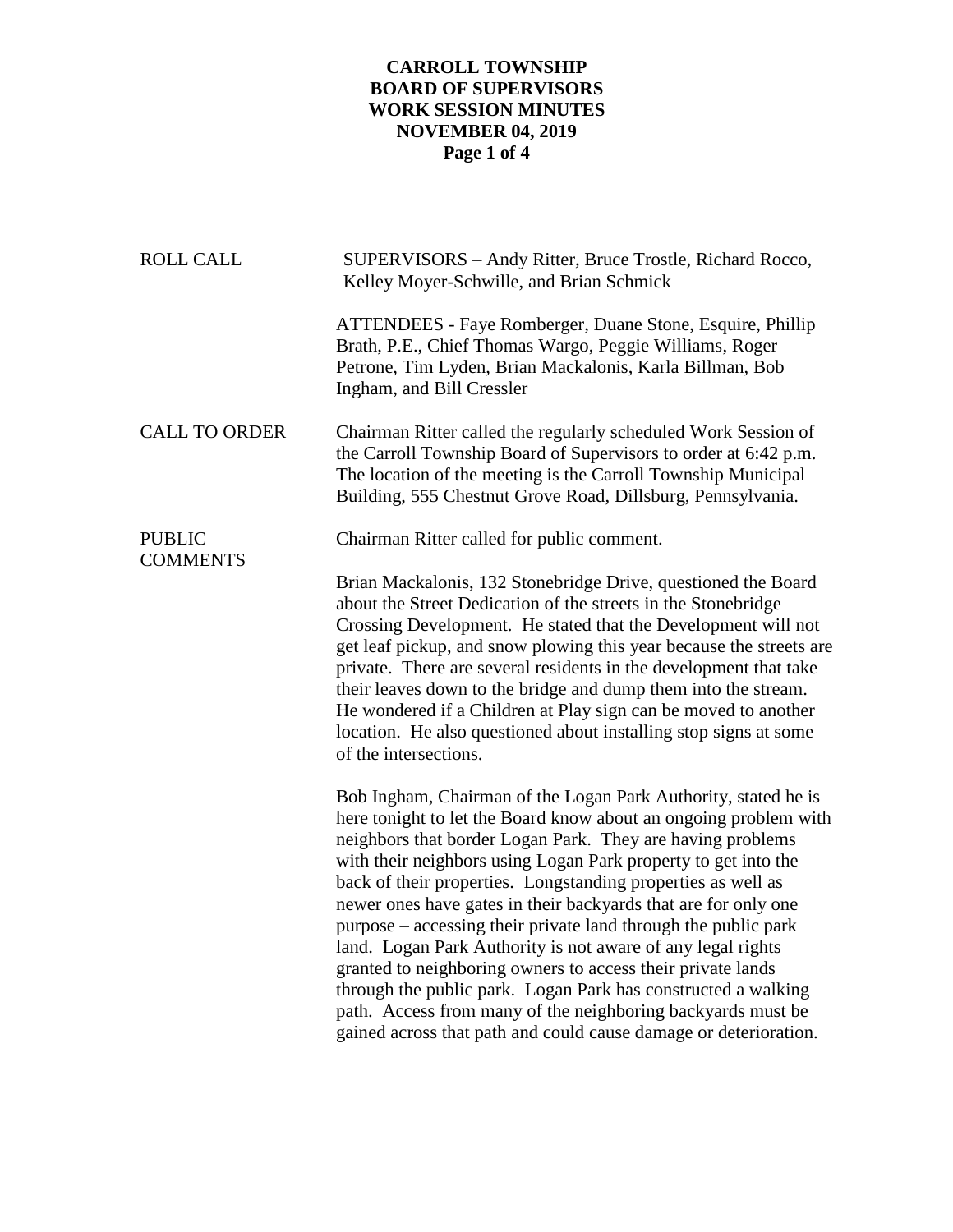## **CARROLL TOWNSHIP BOARD OF SUPERVISORS WORK SESSION MINUTES NOVEMBER 04, 2019 Page 2 of 4**

| <b>PUBLIC</b><br><b>COMMENTS</b><br><b>CONTINUES</b>                             | Access with heavy equipment, even where the path does not exist<br>can, and has, also caused damage to park lands. Logan Park is<br>asking the Board for their support in these three regards: |                                                                                                                                                                                                                                                                                                                                                                                                                                                                                                                                                                                                                                                                                                                                                                                                                                                                                                                                                                                                                                                                        |  |
|----------------------------------------------------------------------------------|------------------------------------------------------------------------------------------------------------------------------------------------------------------------------------------------|------------------------------------------------------------------------------------------------------------------------------------------------------------------------------------------------------------------------------------------------------------------------------------------------------------------------------------------------------------------------------------------------------------------------------------------------------------------------------------------------------------------------------------------------------------------------------------------------------------------------------------------------------------------------------------------------------------------------------------------------------------------------------------------------------------------------------------------------------------------------------------------------------------------------------------------------------------------------------------------------------------------------------------------------------------------------|--|
|                                                                                  | 1.<br>2,<br>3.                                                                                                                                                                                 | That the Township and Borough coordinate with Logan<br>Park when a permit or other permission is sought which<br>explicitly or implicitly comes with a request for permission<br>to access a backyard through the park, e.g. when a permit to<br>construct a pool is sought by a neighboring property with a<br>gate directly into the park. This is not an unreasonable<br>request of the lessee of the land with a public trust to protect<br>it from continued park use. If the anticipated use will or<br>may harm the public asset, then the Logan Park Authority<br>would have to deny approval without written assurances<br>(and perhaps a bond) that any damage will be addressed.<br>Amend the existing Park rules (Ordinance No. 2012-223) to<br>include the following new rules: "Access from and to<br>private properties by trailers and motor vehicles of any sort<br>through park property is prohibited except with written<br>permission of the Chairman of the Logan Park Authority."<br>Issue a letter to those property owners abutting the Park. |  |
| <b>ITEMS TO BE</b><br>PLACED ON THE<br><b>NOVEMBER 12, 2019</b><br><b>AGENDA</b> | The following items were discussed and are to be placed on the<br>November 12, 2019 Board of Supervisors Meeting Agenda for<br>further discussion and for action:                              |                                                                                                                                                                                                                                                                                                                                                                                                                                                                                                                                                                                                                                                                                                                                                                                                                                                                                                                                                                                                                                                                        |  |
|                                                                                  | 1.                                                                                                                                                                                             | Outstanding Street Dedications for 2019 – Grantham<br>Crossing - Jennifer Lane - will need an 18 Month<br>Maintenance Bond, Liquid Fuel reimbursement in the<br>amount of \$2,280.00, Stormwater NPDES Permit \$5,000.00<br>until a final is issued by DEP.                                                                                                                                                                                                                                                                                                                                                                                                                                                                                                                                                                                                                                                                                                                                                                                                            |  |
|                                                                                  | 2.                                                                                                                                                                                             | Update Police Contract for Monaghan Township. The<br>current contract ends December 31, 2019                                                                                                                                                                                                                                                                                                                                                                                                                                                                                                                                                                                                                                                                                                                                                                                                                                                                                                                                                                           |  |
|                                                                                  | 3.                                                                                                                                                                                             | RFP for Auditing Firms to do the 2019, 2020, & 2021<br>Audits                                                                                                                                                                                                                                                                                                                                                                                                                                                                                                                                                                                                                                                                                                                                                                                                                                                                                                                                                                                                          |  |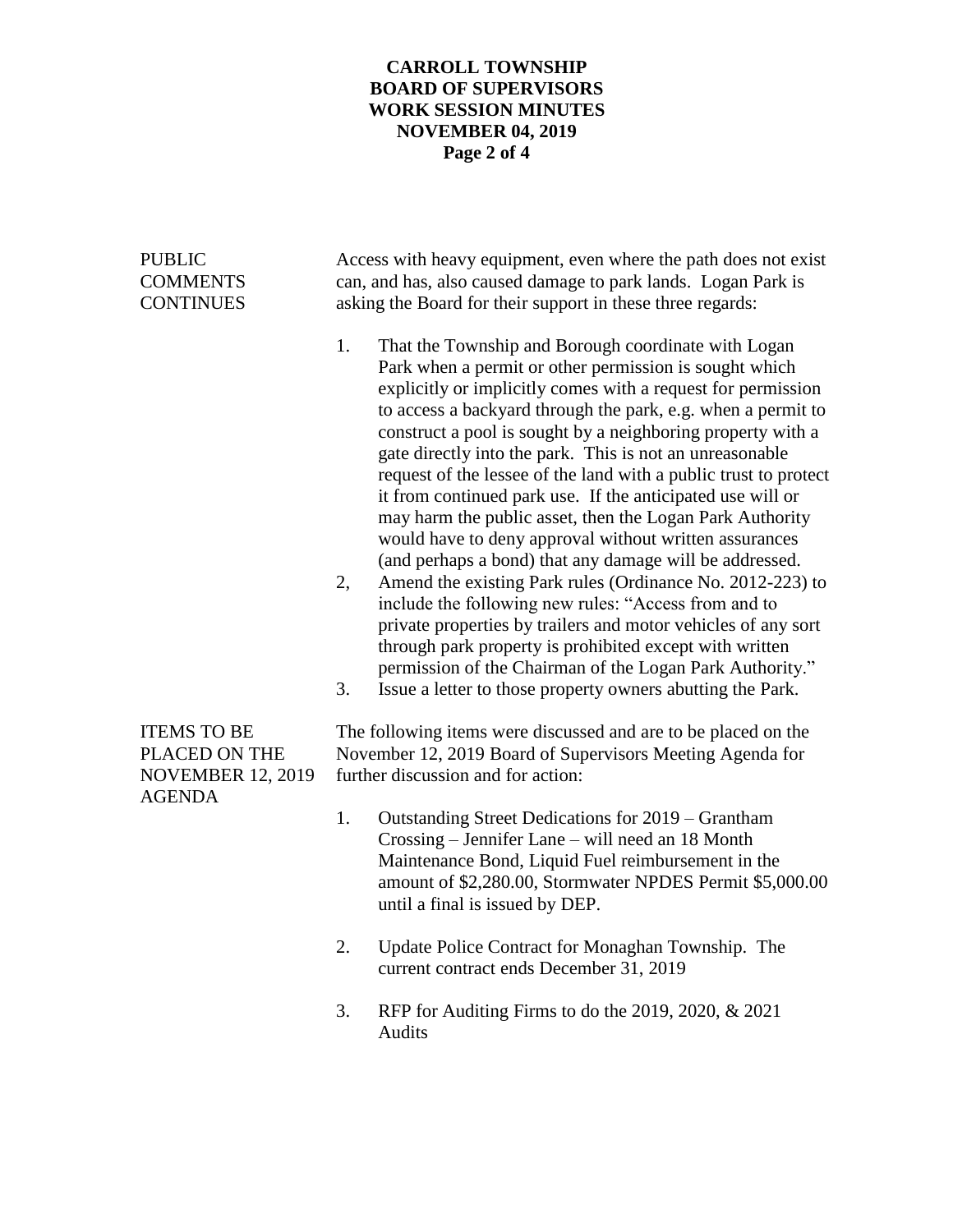#### **CARROLL TOWNSHIP BOARD OF SUPERVISORS WORK SESSION MINUTES NOVEMBER 04, 2019 Page 3 of 4**

- ITEMS TO BE 4. Disposal rates at the York County Resource Recovery PLACED ON THE Facility are increasing by \$3.00 per ton effective January 01, NOVEMBER 12, 2019 2020. Carroll Township's rate will increase by \$.69 per AGENDA quarter. This will increase the quarterly rate to Carroll CONTINUES Township residents to \$70.29 per quarter effective January 01, 2019 instead of \$69.60.
	- 5. Increase Part-Time Highway pay to \$21.00 per hour effective 2020 (current rate is \$19.00 per hour)
	- 6. 2019 2020 Road Salt bids
	- 7. New Leaf Collection Box
	- 8. Resignation of Part-Time Officers Jonathan A. Taylor and Anthony Piccola
	- 9. Proposed 2020 Budget finalize and advertise
	- 10. October 07, 2019 Board of Supervisors Work Session Minutes
	- 11. October 14, 2019 Board of Supervisors Meeting Minutes
	- 12. October  $07<sup>th</sup>$ , October  $14<sup>th</sup>$ , October  $21<sup>st</sup>$ , and October  $28<sup>th</sup>$ , 2019 Board of Supervisors Proposed 2020 Budget Work Sessions Minutes
	- 13. Police Car 4 has a blown engine. A new engine will cost approximate \$9,600.00 or we can repair the engine.
	- 14. Office Taylor would like to purchase his bullet proof vest.

# AND REMOVED Carroll Township FROM THE AGENDA

- ITEMS DISCUSSED 1. Proclamation Commemorating School Choice Week for
	- 2. Update on Stonebridge Crossing Phase 1